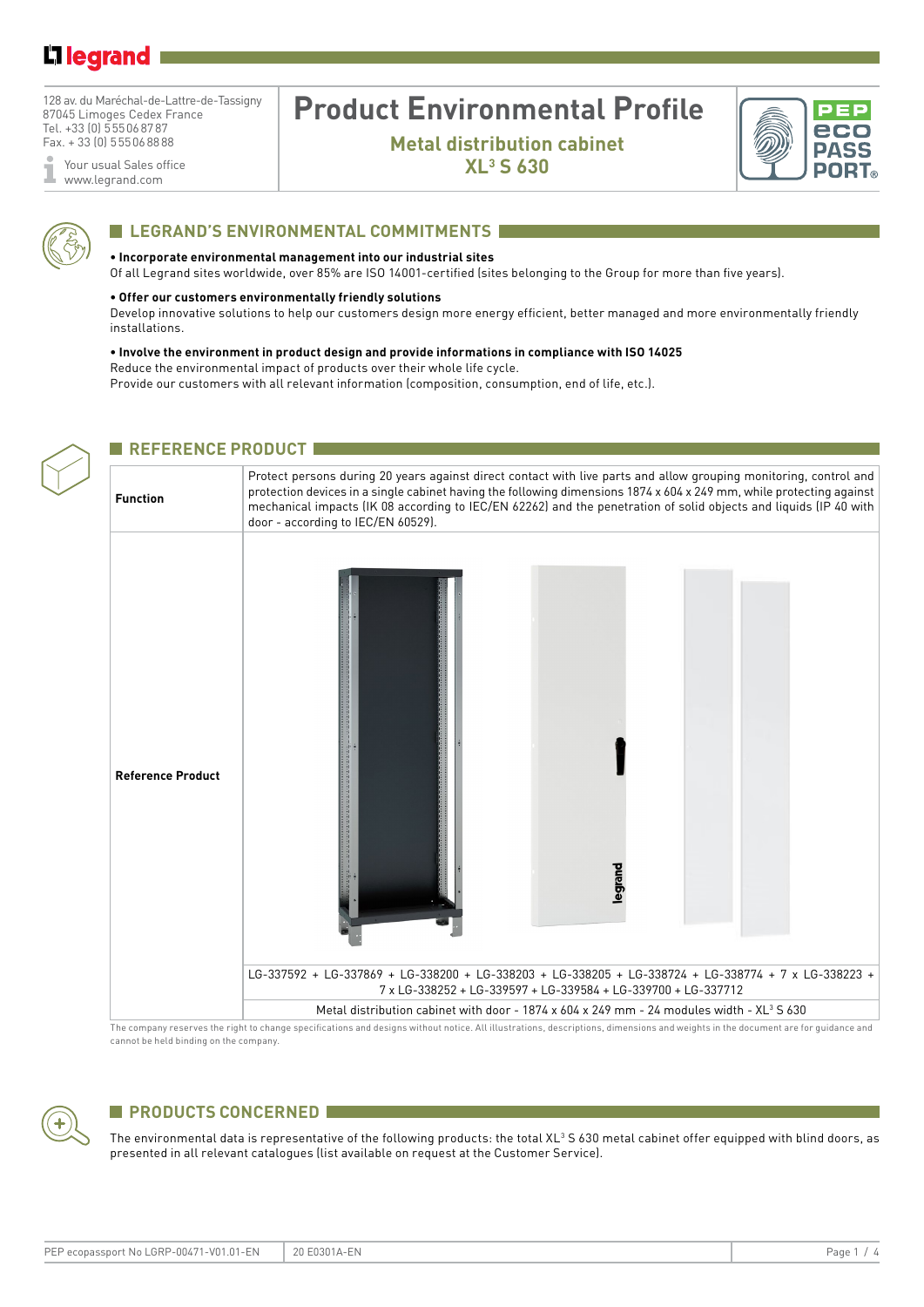128 av. du Maréchal-de-Lattre-de-Tassigny 87045 Limoges Cedex France Tel. +33 (0) 555068787 Fax. + 33 (0) 555068888

Your usual Sales office I www.legrand.com

# **Product Environmental Profile**

**Metal distribution cabinet XL3 S 630**





## **CONSTITUENT MATERIALS**

This Reference Product contains no substances prohibited by the regulations applicable at the time of its introduction to the market. It respects the restrictions on use of hazardous substances as defined in the RoHS directive 2011/65/EU.

| Total weight of<br><b>Reference Product</b> |         | 106,5 Kg (all packaging included) |            |                                  |       |  |  |  |  |  |
|---------------------------------------------|---------|-----------------------------------|------------|----------------------------------|-------|--|--|--|--|--|
| Plastics as % of weight                     |         | Metals as % of weight             |            | Other (pakaging) as % of weight  |       |  |  |  |  |  |
| Polyamide                                   |         | $0.1\%$ Steel                     | 77.4%      | Wood                             | 14.4% |  |  |  |  |  |
| Polypropylene                               |         | $< 0.1 %$ Aluminum                |            | 2.4 %   Paper / cardboard        | 5.1%  |  |  |  |  |  |
| <b>PVC</b>                                  |         | $< 0.1 %$ Zamak                   | $< 0.1 \%$ | Polyethylene                     | 0.6%  |  |  |  |  |  |
| <b>Total plastics</b>                       | $0.1\%$ | <b>Total metals</b>               |            | 79,8 %   Total other (packaging) | 20,1% |  |  |  |  |  |

Estimated recycled material content: 33 % by mass.



### **MANUFACTURE**

This Reference Product comes from sites that have received ISO14001 certification.



### **N** DISTRIBUTION

Products are distributed from logistics centres located with a view to optimize transport efficiency. The Reference Product is therefore transported over an average distance of 780 km by road from our warehouse to the local point of distribution into the European market. Packaging is compliant with European directive 2004/12/EU concerning packaging and packaging waste. At their end of life, its recyclability rate is 93 % (in % of packaging weight).



#### **N** INSTALLATION

For the installation of the product, only standard tools are needed.



## **USE** *<u>use <b>use</u>*

Under normal conditions of use, this product requires no servicing, no maintenance or additional products.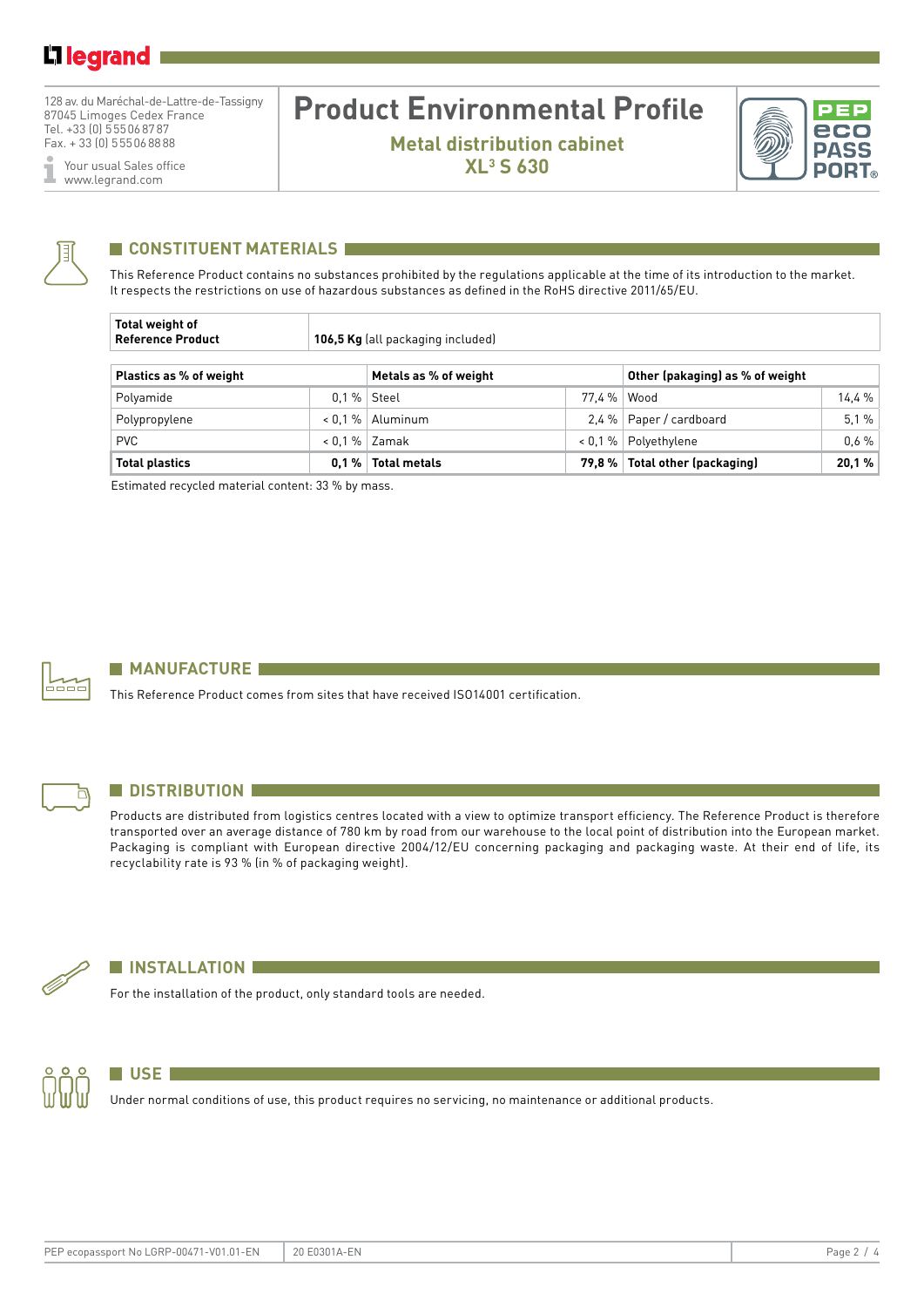128 av. du Maréchal-de-Lattre-de-Tassigny 87045 Limoges Cedex France Tel. +33 (0) 555068787 Fax. + 33 (0) 555068888

Your usual Sales office ĭ www.legrand.com

# **Product Environmental Profile**

**Metal distribution cabinet XL3 S 630**





### **END OF LIFE I**

The product end-of-life factors are taken into account during the design phase. Dismantling and sorting of components or materials is made as easy as possible with a view to recycling or failing that, another form of reuse.

#### **• Recyclability rate:**

Calculated using the method described in technical report IEC/TR 62635, the recyclability rate of the product is estimated at 99 %. This value is based on data collected from a technological channel operating on an industrial basis. It does not pre-validate the effective use of this channel for the end of life of this product.

#### Separated into:

| - metal materials (excluding packaging) | :80%      |
|-----------------------------------------|-----------|
| - packaging (all types of materials)    | $: 19 \%$ |



#### **ENVIRONMENTAL IMPACTS**

The evaluation of environmental impacts examines the stages of the Reference Product life cycle: manufacturing, distribution, installation, use and end-of-life. It is representative from products marketed and used in Europe, in compliance with the local current standards.

For each phase, the following modelling elements were taken in account:

| <b>Manufacture</b>            | Materials and components of the product, all transport for the manufacturing, the packaging and the waste generated<br>by the manufacturing.                                                                                                                                              |
|-------------------------------|-------------------------------------------------------------------------------------------------------------------------------------------------------------------------------------------------------------------------------------------------------------------------------------------|
| <b>Distribution</b>           | Transport between the last Group distribution centre and an average delivery point in the sales area.                                                                                                                                                                                     |
| <b>Installation</b>           | The end of life of the packaging.                                                                                                                                                                                                                                                         |
| Use                           | • Product category: PSR 0005 - §3.9 «Unequipped enclosures and cabinets»<br>. Use scenario: no energy consumption during the 20 years working life. This modelling duration does not constitute a<br>minimum durabilty requirement.<br>• Energy model: Electricity Mix, Europe 27 - 2002. |
| End of life                   | The default end of life scenario maximizing the impacts.                                                                                                                                                                                                                                  |
| Software and<br>database used | EIME V5 and its database «CODDE-2015-04»                                                                                                                                                                                                                                                  |